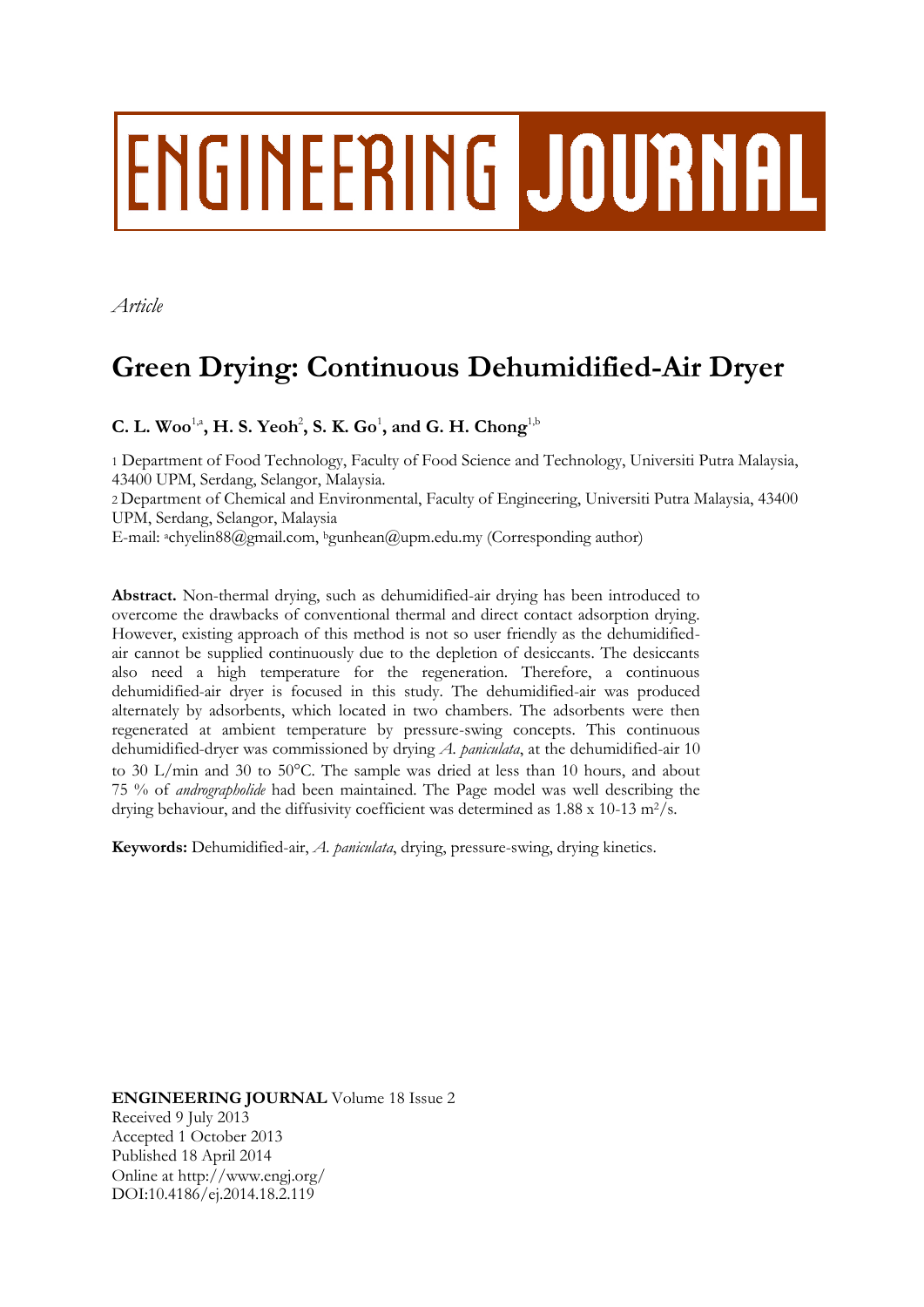#### **1. Introduction**

Drying is the most common method used to extent the shelf life of biological product. A good drying process not only remove moisture but also maintain the nutrition value and give rise to other alterations that affect biological product's quality, such as changes in appearance and alterations in aroma.

Elevation of temperature is always used to accelerate the drying as the examples sun drying, even with the innovative methods such as roof-integrated solar drying [1], heat pump [2, 3], convective drying [4, 5], cabinet drying [6, 7], vacuum drying [8] and vacuum-microwave drying [9]. These approaches are not particularly suitable for the thermal labile material. This has encouraged researchers study on non-thermal drying such adsorption drying [10-13] and dehumidified-air convective drying [14]. However, the drying process needs to be halted when the adsorbents are exhausted with moisture. Therefore, this study is to address those drawbacks by incorporating a pressure swing adsorption dryer to produce dehumidified-air continuously. In the pressure swing system, partial of the dehumidified-air was used to contact the drying material and partially was used to regenerate the adsorbent. *Andrographis paniculata* is used to commission this continuous dehumidified-air dryer. *A. paniculata* which is known as hempedu bumi in Malaysia. Studies have shown that *A. paniculata* prevents the formation blood clots and that use of the herb prevents reclogging of arteries after angioplasty. It also has the potential benefits for treating cancer, human immunodeficiency virus (HIV) and other viruses [4].

#### **2. Materials and Methods**

#### **2.1. Materials**

Fresh *A. paniculata* were obtained from Malaysian Agricultural Research and Development Institute (MARDI, Serdang). The leaves together with stem were cut into 1.0-2.0 cm. The standard of *andrographolide*, 98 % was purchases from Sigma-Aldrich, USA. Acetonitrile (HPLC grade) and Methanol (Analytical grade) were supplied by Merck (Darmstadt, Germany).

#### **2.2. Continuous Dehumidified-Air Drying**

Prior to drying experiments, about 30 minutes, the dryer was run to reach steady state condition at the desired operating conditions. The schematic diagram of the continuous dehumidified-air dryer is shown in Fig. 1. The air compressor (SVP202, Swan, Taiwan) (1) supplied air (6-4 bars) to the adsorption air dryer, which comprised of 2 chambers (2, 3) that contained adsorbents (molecular sieve, 3A) to pick up the moisture in the air. The regeneration of adsorbent was done through pressure swing at a cycle of 2 minutes, and the dehumidified-air (relative humidity  $= 0.1 \%$ ) was continuously supplied, this had been controlled by solenoid valves (2W030-08, Airtac, Taiwan) (4, 5). The dehumidified-air volumetric flow rate was controlled by a needle valve (6) and measured with a volumetric flow meter (822-2-OV1-PV1-V1MP-CRWM, Sierra, USA) (7). The temperature of dry air was adjusted by heater (8) and temperature controlling system (temperature controller (CH402, RKC, Japan), 9 and thermocouple, 12). As a safety fixture, a pressure switch (AP-C30W, Keyence, Japan) (10, 11) was used to disable the functionality of heater if the air pressure were not enough (less or no air was supplied). The drying materials, *A. paniculata*,  $30.00 \pm 1.00$  g, were put in basket (15) and dried at drying chamber (volume of 1000 mL) (14). The dehumidified-air was continuously passing through the drying materials and exited at (17) until the drying process was completed. The properties of air before and after contacting with drying materials were recorded by data loggers (13, 16) (EL-USB-2-LCD, Lascar, UK). The drying was continued until no different between the humidity of air before and after the drying sample.

The experiments were conducted with 30, 40 and 50 °C and 10, 20, and 30 L/min with three replicates for each treatment in order to verify the results obtained.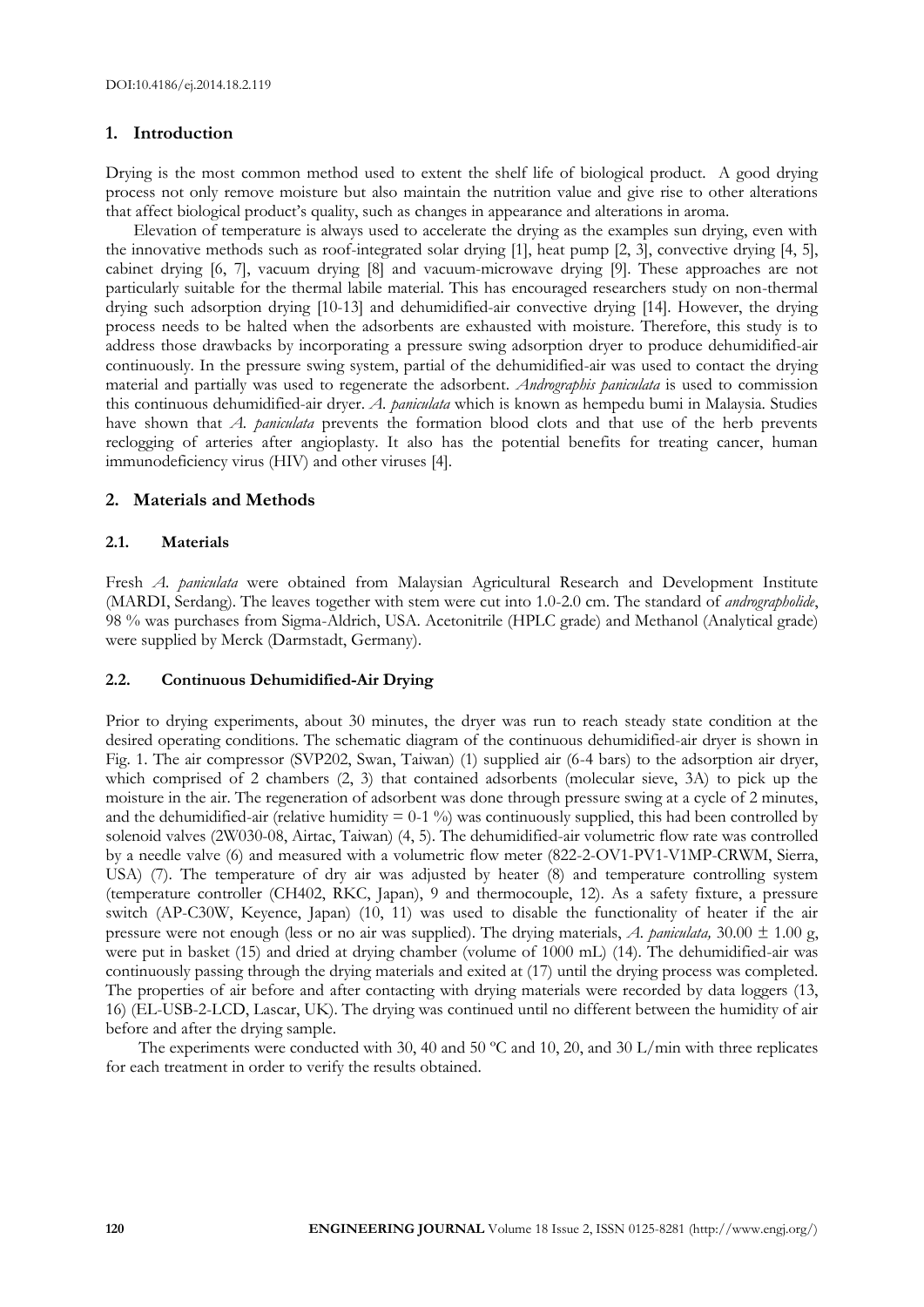

Fig. 1. Schematic diagram of continuous dehumidified-air dryer.

### **2.3. Moisture Content Analysis**

Moisture content (MC) of fresh and dry *A. paniculata* was measured using a digital moisture analyser (Mettler Toledo, XM12D, Switzerland). This method was validated with the oven method for moisture determination AOAC official method 930.15 with  $\pm$  1-2 % deviation. Approximately 0.50 g of the sample was cut into small pieces and placed over the tray of moisture analyser. The MC determination was completed when constant value was achieved. The MC of fresh and dry *A. paniculata* was expressed in percentage of a wet basis (wb). All the measurements were done in triplicate with adequate repeatability.

# **2.4. Extraction of A. paniculata**

The extraction of *andrographolide* was done on fresh and dried *A. paniculata*. 3.0 ± 1.0 g of fresh and dried *A. paniculata* was ground by using a blender. The ground *A. paniculata* was percolated with methanol overnight. Whatman No.1 filter paper was used to filter the solvent to produce the first part of methanol extract. The remaining marc was extracted again and overnight one more time in order to extract completely out the bioactive compound. Rotary evaporator (EYELA, N-1001S-WD, Japan) was used to remove approximately 90 % of solvent from extract. The concentrated methanol extract was dried to yield the fully dried crude extract of *A. paniculata* in the oven (30 °C). The dried crude extract was stored at chiller of 4 °C until it was used for analysis.

# **2.5. Determination of Andrographolide**

The content of *andrographolide* was determined by using the High Performance Liquid Chromatography (HPLC) [15]. The mobile phases used in this analysis were acetonitrile and water in a fraction of 7:3. The compounds were separated with a Restek HPLC C18 column, 5 µm, 250 mm x 4.6 mm (Restek Chromatography, DB-C18, USA) and the column was maintained at 25  $^{\circ}$ C. The mobile phase was at 0.5 mL/min and 15 min running time (501, Waters, USA). The diagnosis was operated at 230 nm using ultraviolet detector (486, Waters, USA). Known amount of crude extract was taken and dissolved it in the mobile phase to perform in 1.0 mg/mL. The sample was filtered by syringe filter (13 mm diameter, 0.2  $\mu$ m pore size, Nylon, Whatman, UK) before inject to HPLC.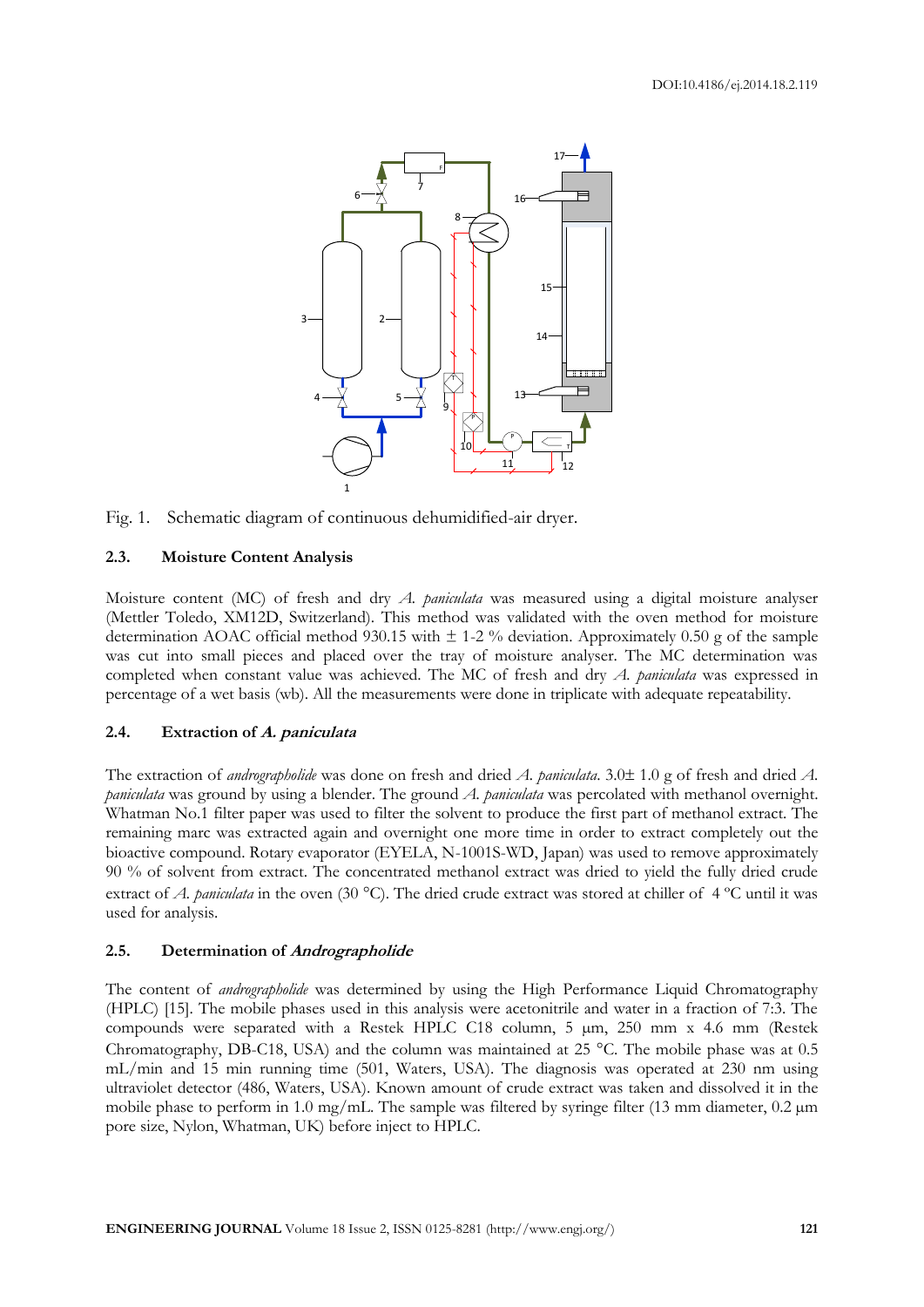# **2.6. Drying Kinetics**

The weights of the sample at the corresponded times were weighed and used to study the drying kinetics. The moisture ratio (*MR*) and drying rate (*DR*) of AP during drying were determined as

$$
MR = \frac{M_t - M_e}{M_o - M_e} \tag{1}
$$

$$
DR = \frac{M_{t+dt} - M_t}{dt} \tag{2}
$$

where  $M_t$  is the moisture content of the sample at any time,  $M_e$  is the equilibrium moisture content,  $M_e$  is the initial moisture content, *t* is the drying time. However, the *MR* was simplified to *Mt/Mo* [16, 17] because  $M_t$  is relatively much smaller than  $M_t$  and  $M_0$ .

The thin layer empirical and semi-empirical mathematical models (Table 1) were evaluated to determine the best model for describing the drying kinetics of *A. paniculata*. By using SOLVER, an optimization tool in Microsoft Excel 2007, the parameters of the different models were determined. The coefficient determination (R<sup>2</sup>) was used as the criterion for choosing the best model to describe the drying curve. In addition, root mean square error (RMSE) was used to determine the quality of the fit.

$$
RMSE = \left[\frac{1}{N} \sum_{i=1}^{N} \left(MR_{cal,i} - MR_{\text{exp},i}\right)^{2}\right]^{\frac{1}{2}}
$$
(3)

where  $MR_{cali}$  is the *i*th calculated moisture ratio,  $MR_{\alpha\beta}$  is the *i*th experimental moisture ratio.

#### Table 1. Selected empirical and semi-empirical models for thin-layer drying.

| Model name           | Model                                                                                                                            |      | Reference |
|----------------------|----------------------------------------------------------------------------------------------------------------------------------|------|-----------|
| <b>Newton</b>        | $MR = \exp(-kt)$                                                                                                                 | (4)  | [18]      |
| Page                 | $MR = \exp(-kt^n)$                                                                                                               | (5)  | [19]      |
| Henderson and Pabis  | $MR = a \exp(-kt)$                                                                                                               | (6)  | [20]      |
| Logarithmic          | $MR = a \exp(-kt) + c$                                                                                                           | (7)  | $[21]$    |
| Two-term             | $MR = a \exp(-kt) + b \exp(-k_a t)$                                                                                              | (8)  | $[22]$    |
| Two-term exponential | $MR = a \exp(-kt) + (1 - a) \exp(-kat)$                                                                                          | (9)  | $[23]$    |
| Fick's second law    | $MR = \frac{6}{\pi^2} \sum_{i=1}^{i=\infty} \frac{1}{i^2} \exp \left(-i^2 \pi^2 \left(\frac{D_{\text{eff}}t}{L^2}\right)\right)$ | (10) | [24]      |

*Note: a, b,*  $c =$  coefficient;  $k$ ,  $k<sub>o</sub> =$  drying constant;  $L =$  half thickness of slab (m).

#### **2.7. Statistical Analysis**

Experimental data are presented as mean values with standard deviations. Values were considered significant at p<0.05, and a statistical program, Minitab 14 (Minitab Inc., USA) was used to perform the calculations.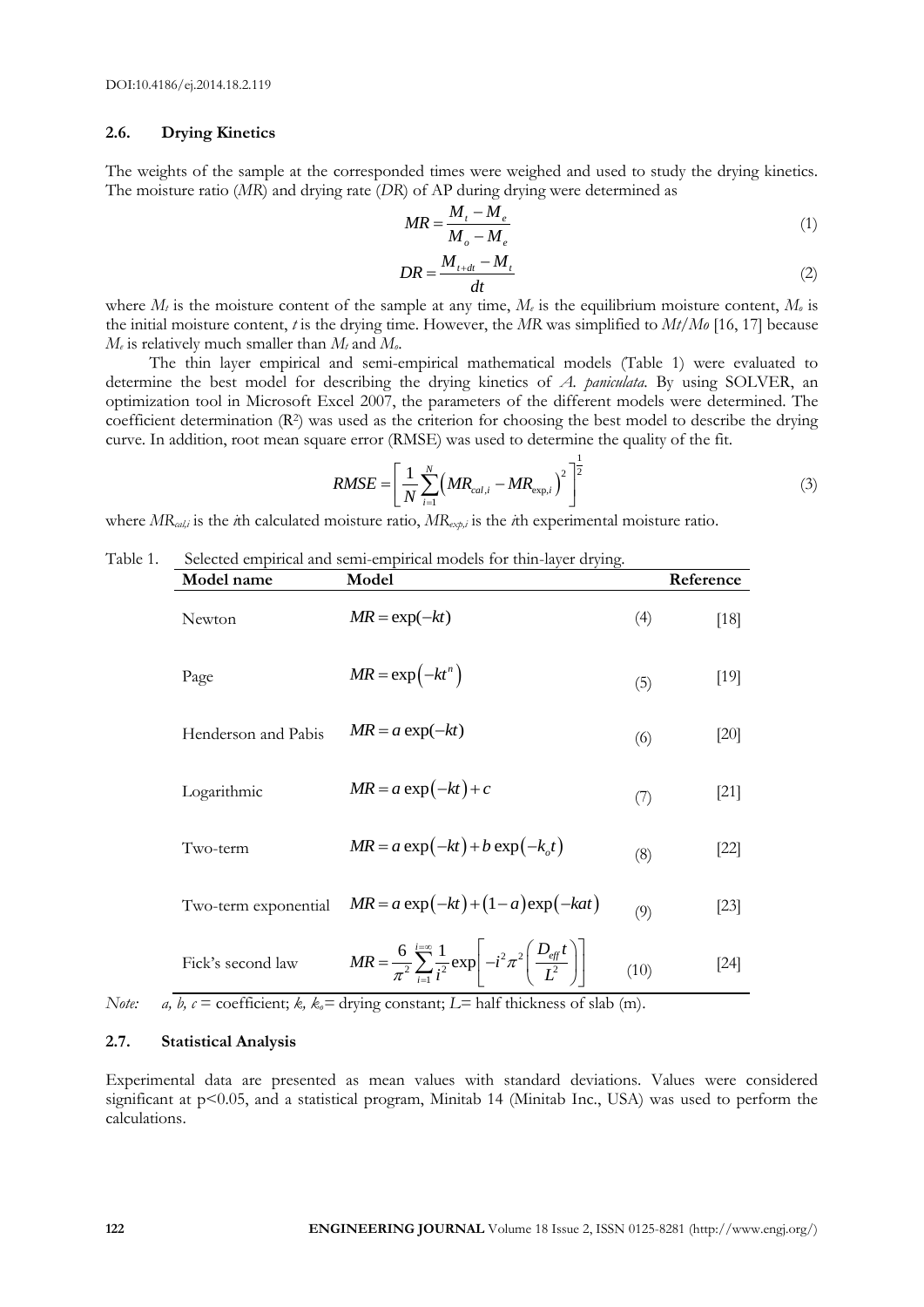#### **3. Results and Discussion**

#### **3.1. Effect of Drying Conditions on Drying Time**

As shown in Table 2, the dehumidified-air dryer able to dry the sample in ambient temperature (30 °C) at drying time less than 23 hours. From the previous experience, the completion of drying takes few days for the conventional air drying. This enhancement could be explained as the dehumidified-air, which is in extremely low humidity provoke the mass transfer. The moisture transfer rate was faster when dehumidified-air flow rate increased. This might due to the replacement of moist air is relatively faster at higher flow rate, in which maintain the higher drying force. This observation is same as the finding from Ahmadi Chenarbon *et al*. [25] who does on hot air drying of herbal leaves*.*

The findings also showed that drying time became shorter as the temperature of dehumidified-air increased and it is common finding observed by other researchers [26, 27].This is because an extra energy is provided to the drying process that increases the moisture transfer, especially to the bound water transferring.

|                                      | Temperature, <sup>o</sup> C       |                   |                           |
|--------------------------------------|-----------------------------------|-------------------|---------------------------|
| Air Flow, $L/min$                    | 30                                | 40                | 50                        |
| 10 $(1\%RH)$                         | $22.50$ cz +0.71 $17.50$ bz +0.71 |                   | $15.50$ ay $\pm 0.71$     |
| $20(1\%RH)$                          | $15.50\% \pm 0.50$                | 8.90by $\pm 0.57$ | $7.23ax \pm 0.25$         |
| 30 $(1 \sqrt{6}$ <sub>O</sub> RH $)$ | 9.35 $cx + 0.49$                  | $7.47bx + 0.50$   | 6.63 $\text{ax} \pm 0.51$ |

Table 2. Drying time (hour) at different temperatures and air flow rates.

*Note: The average final moisture content of sample was 6.41±0.97 % (wet basis). Values were expressed as mean ± standard deviation.*

*a-b Means with the different letter within same row were significant different at the level p<0.05. x-z Means with the different letter within same column were significant different at the level p<0.05.*

#### **3.2. Effect of Drying Conditions on Andrographolide**

The quality of *A. paniculata* was evaluated based on the remainder of bioactive compound of the dried samples by using HPLC as the comparative analysis and the average *andrographolide* in fresh sample was around 0.1798 mg per mg of dried crude extract. From the results obtained (Table 3), there was a trend in which with increasing drying temperature, the percentage loss of *andrographolide* contents increased. This observation is in agreement with Rocha *et al*. [28] that drying temperatures is the most influential variable to preserve the active ingredients of medicinal plants. On the other hand, there was no clear trend for percentage loss of *andrographolide* contents with increasing drying air flow rate.

Table 3. Percentage loss of *andrographolide.*

|                   | Temperature, <sup>o</sup> C |                    |                                             |
|-------------------|-----------------------------|--------------------|---------------------------------------------|
| Air Flow, $L/min$ | 30                          | 40                 | 50                                          |
| 10                | $38.40$ ay $\pm 0.77$       | $47.16bx + 0.27$   | $48.99cx + 0.62$                            |
| 20                | $37.89$ axy $\pm$ 11.76     | $54.90$ by $+4.02$ | $53.48$ by $+1.13$                          |
| 30                | $25.39ax + 7.96$            |                    | $52.90$ by $\pm 2.05$ $54.67$ by $\pm 4.31$ |

*Note: a, b, c Means with the different letter within same row were significant different at the level p<0.05. x, y, z Means with the different letter within same column were significant different at the level p<0.05.*

#### **3.3. The Appropriate Adsorption Drying Condition of A. paniculata**

From the effect of different drying conditions on drying time, the drying condition of 50 °C, 30 L/min; 50 °C, 20 L/min, 40 °C, 30 L/min; 40 °C, 20 L/min; and 30 °C, 30 L/min the drying times were less than 10 hours. While, drying condition of 30 °C, 30 L/min was the most appropriate to use since the loss of *andrographolide* content was the least. Furthermore, the low temperature used also results in a significant reduction in energy consumption per kg of moisture removed [9].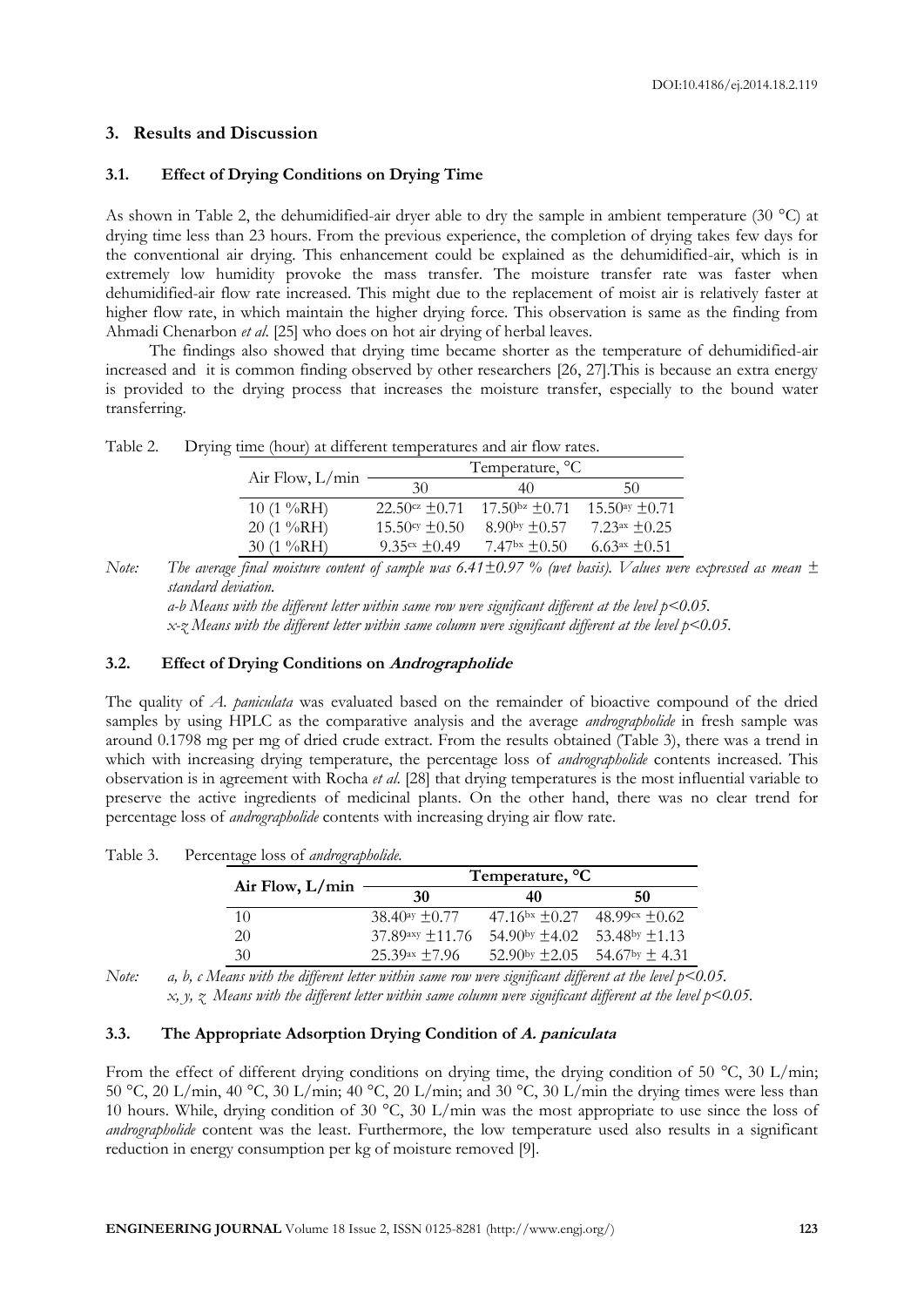## **3.4. Drying Kinetics**

The drying behaviour of the appropriate drying conditions  $(30^{\circ}C, 30 \text{ L/min})$  was studied more detail and illustrated in Fig. 2. It could be seen that, the moisture content reduced continually with the drying time. This drying behaviour was fitted remarkably well with Page model ( $R<sup>2</sup>= 0.9992$ , Table 4) as shown in Figure 2. There was no constant drying rate (Fig. 2), which usually found many drying process. Apparently, drying seems to be taken place at falling drying period. This could be due to the rapid moisture removal from the surface of the *A. paniculata* and showed the diffusion-dominant drying phenomena [21]. The diffusivity coefficient was determined as 1.88 x 10-13 m2/s by using Fick's second law.



Fig. 2. Drying bahaviour, curve fitting (left axis) and drying rate (right axis) at 30 °C, 30 L/min.

| Table 4. |  | Fitting of various thin layer drying model. |  |
|----------|--|---------------------------------------------|--|
|          |  |                                             |  |

| Model name                   | $\mathbf{R}^2$ | <b>RMSE</b> |
|------------------------------|----------------|-------------|
| Newton                       | 0.9571         | 0.05938     |
| Page                         | 0.9992         | 0.00667     |
| Henderson and Pabis          | 0.9797         | 0.03509     |
| Logarithmic                  | 0.9942         | 0.01825     |
| Two-term                     | 0.9978         | 0.01137     |
| Two-term exponential         | 0.9839         | 0.03375     |
| Approximation of diffusion   | 0.9975         | 0.01196     |
| Modified Henderson and Paris | 0.9971         | 0.01294     |
| Fick's second law            | 0.9860         | 0.02556     |

# **4. Conclusions**

The dehumidified-air dryer was successfully commissioned as to dry *A. paniculata*. The dryer dried the sample at ambient temperature for less than 10 hours. The drying time was affected by temperature and air flow rate. However, the percentage reduction of *andrographolide* was only reduced as the temperature increased. As an appropriate drying conditions for *A. paniculata* by using continuous dehumidified-air dryer, 30°C and 30 L/min was suggested. The Page model was well describing the drying behaviour, and the diffusivity coefficient was determined as  $1.88 \times 10^{-13}$  m<sup>2</sup>/s.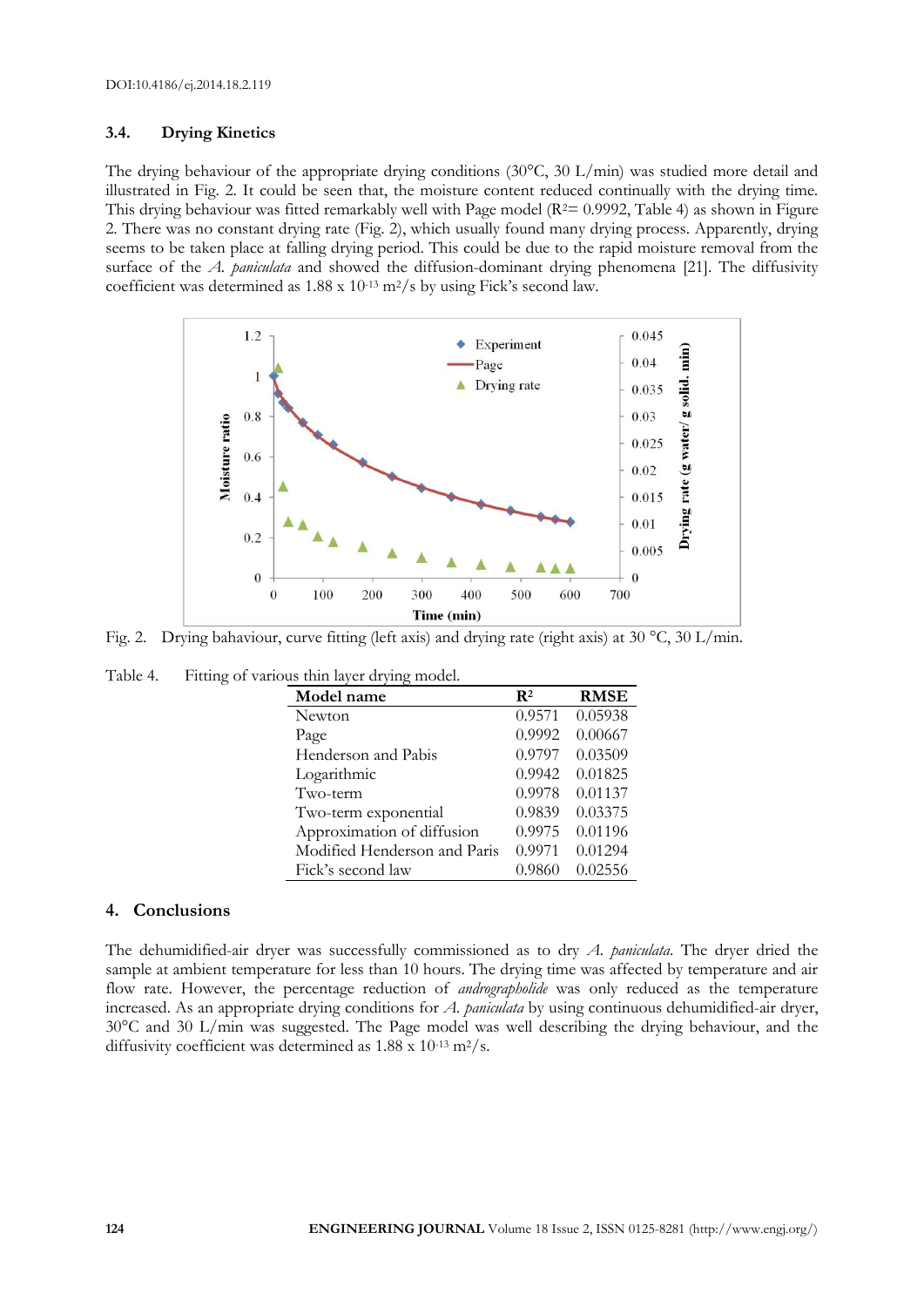#### **Acknowledgement**

The authors would like to acknowledge the financial support from Universiti Putra Malaysia through Research University Grant Scheme (Vot no. 9300360).

#### **References**

- [1] S. Janjai , N. Srisittipokakun, and B. K. Bala, "Experimental and modelling performances of a roofintegrated solar drying system for drying herbs and spices," *Energy*, vol. 33, pp. 91-103, 2008.
- [2] J. C. Atuonwu, X. Jin, Gv. Straten, H. Cv. Deventer, and J. Bv. Boxtel, "Reducing energy consumption in food drying: Opportunities in desiccant adsorption and other dehumidification strategies," *Procedia Food Science,* vol. 1, pp.1799-1805, 2011.
- [3] M. Fatouh, M. N. Metwally, A. B. Helali, and M. H. Shedid, "Herbs drying using a heat pump dryer," *Energy Conversion and Management*, vol. 47, pp. 2629-2643, 2006.
- [4] A. Kaya and O. Aydin, "An experimental study on drying kinectics of some herbal leaves," *Energy Conversion and Management,* vol. 50, pp. 118-124, 2009.
- [5] M. S. Sagrin and G. H. Chong, "Effects of drying temperature on the chemical and physical properties of Musa acuminata Colla (AAA Group) leaves," *Industrial Crops and Products*, vol. 45, pp. 430-434, 2013.
- [6] J. Ahmed, U. S. Shivhare, and G. Singh. "Drying characteristics and product quality of coriander leaves," *Food and Bioproducts Processing*, vol. 9, pp. 103-106, 2001.
- [7] I. Doymaz, N. Tugrul, and M. Pala. "Drying characteristics of dill and parsley leaves," *Journal of Food Engineering*, vol. 77, pp. 559-565, 2006.
- [8] C. R. Nor, M. N. Ibrahim, and S. T. Song, "Preliminary studies on vacuum drying of Hempedu Bumi (*Andrographis Paniculata*)," in *Proceedings of Regional Engineering Postgraduate Conference*, 2009.
- [9] A. Calin-Sanchez, A. Szumny, A. Figiel A, K. Jaloszynski, M. Adamski, and A. A. Carbonell-Barrachina, "Effects of vacuum level and microwave power on rosemary volatile composition during vacuum–microwave drying," *Journal of Food Engineering*, vol. 103, pp. 219-227, 2011.
- [10] O. Guillermo, G. Tzayhri, L. Socorro, and A. Sofia, "Immersion drying of wheat using al-pilc, zeolite, clay, and sand as particulate media," *Drying Technology*, vol. 24, pp. 1033-1038, 2006.
- [11] R. G. Suhas and S. C. Manjeet, "Pecan drying with silica gel," *Energy in Agriculture*, vol. 2, pp. 11-20, 1983.
- [12] W. Kittisak, P. Somkiat, N. Adisak, and S. Somchart, "Multi-pass sorption drying of paddy using rice husk adsorbent: experiments and simulation," *Dairy Technology,* vol. 27, pp. 226-236, 2009.
- [13] Z. Y. Li, K. Noriyuki, W. Fujio, and H. Mananobu, "Sorption drying of soybean seeds with silical gel," *Drying Technology,* vol. 20, pp. 223-233, 2002.
- [14] M. Djaeni, P.V. Bartels, C. J. van Asselt, J. P. M. Sanders, G. van Straten, and A. J. B. van Boxtel, "Assessment of a two-stage zeolite dryer for energy-efficient drying," *Drying Technology*, vol. 27, pp. 1205-1216, 2009.
- [15] D. C. Jain, M. M. Gupta, S. Saxena, and S. Kumar, "LC analysis of hepatoprotective diterpenoids from *Andrographis paniculata*" *Journal of Pharmaceutical and Biomedical Analysis,* vol. 22, pp. 705-709, 2000.
- [16] S. Kayisoglu and C. Ertekin, "Vacuum Drying Kinetics of Barbunya Bean (Phaseolus vulgaris L. elipticus Mart.)," *The Philippine Agricultural Scientist*, vol. 94, pp. 285-291, 2011.
- [17] J. Mitra, S. L. Shrivastava, and P. S. Rao, "Vacuum dehydration kinetics of onion slices," *Food and bioproducts processing,* vol. 89, pp.1-9, 2011.
- [18] J. R. O'Callaghan, D. J. Menzies, and P. H. Bailey, "Digital simulation of agricultural drier performance," *Journal of Agricultural Engineering Research*, vol. 16, pp. 223-244, 1971.
- [19] G. Page, *Factors Influencing the Maximum Rates of Air-Drying Shelled Corn in Thin Layer*. West Lafayette: Purdue University, 1949.
- [20] S. M. Henderson and S. Pabis, "Grain drying theory. II. Temperature effects on drying coefficients," *Journal of Agricultural Engineering Research*, vol. 6, pp. 169-174, 1961.
- [21] J. H. Lee and H. J. Kim, "Vacuum drying kinetics of Asian white radish (Raphanus sativus L.) slices," *LWT - Food Science and Technology*, vol. 42, pp. 180-186, 2009.
- [22] S. M. Henderson, "Progress in developing the thin-layer drying equation," *Transactions of the ASAE,* vol. 17, pp. 1167-72, 1974.